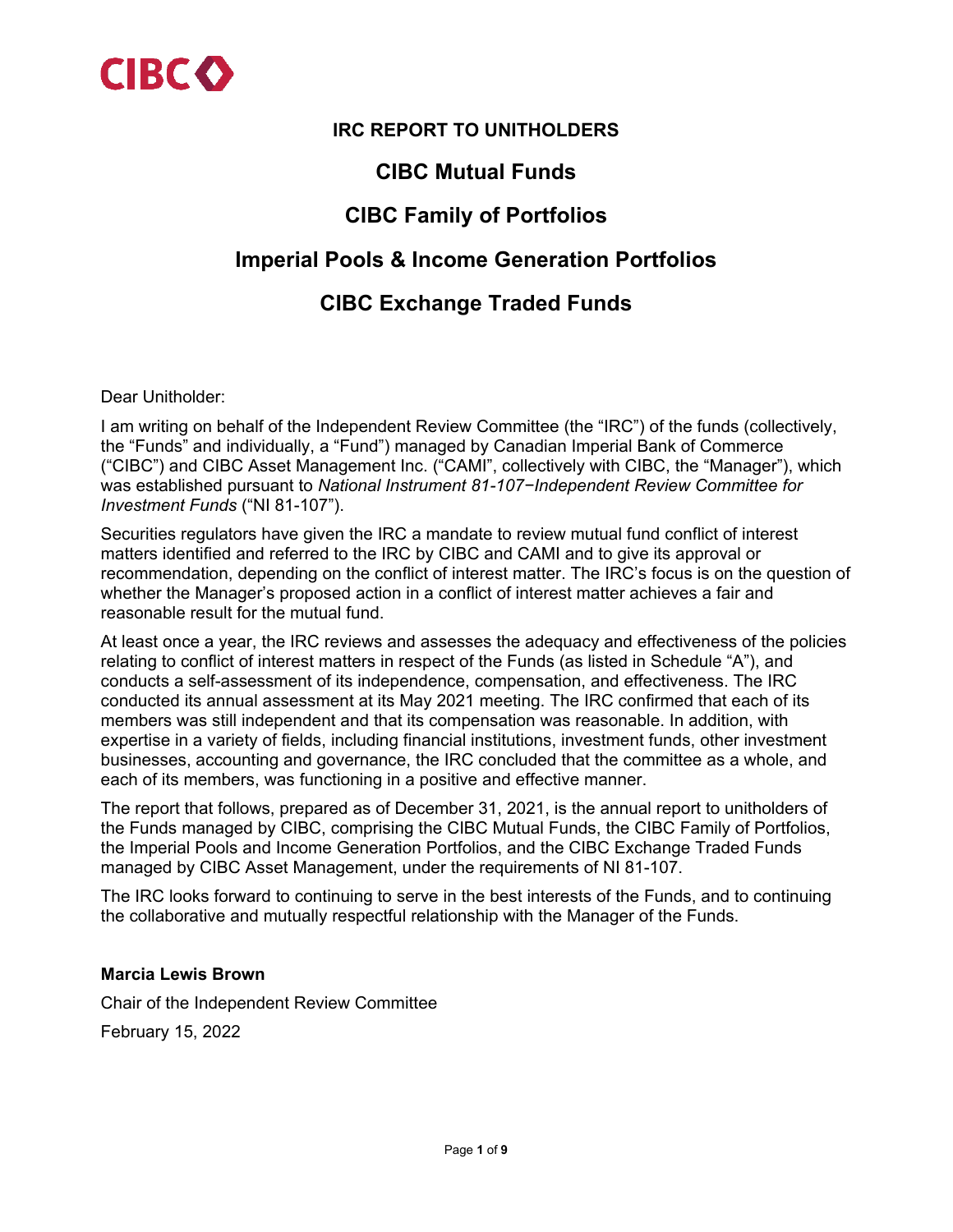| Name of IRC<br><b>Member</b>                      | <b>Other IRC</b><br><b>Member Serves</b> | <b>Initial</b><br>appointment<br>to CIBC and<br><b>CAMI IRC</b> | Year of<br>reappointment<br>(where applicable) | <b>Expiry of</b><br><b>Term on CIBC</b><br>and CAMI IRC |
|---------------------------------------------------|------------------------------------------|-----------------------------------------------------------------|------------------------------------------------|---------------------------------------------------------|
| Marcia Lewis<br>Brown (Chair)<br>Toronto, Ontario | Canadian General<br>Investments, Ltd.    | 2016                                                            | 2022                                           | 2025                                                    |
| David Forster<br>Toronto, Ontario                 | None                                     | 2020                                                            |                                                | 2023                                                    |
| <b>Bryan Houston</b><br>Toronto, Ontario          | None                                     | 2017                                                            | 2020                                           | 2023                                                    |
| Deborah Leckman<br>Toronto, Ontario               | None                                     | 2020                                                            |                                                | 2023                                                    |
| Barry Pollock<br>Toronto, Ontario                 | None                                     | 2019                                                            | 2022                                           | 2025                                                    |

**Marcia Lewis Brown** – Ms. Brown is a thirty-five year veteran of the investment management industry, working with institutional and private investors, as well as mutual funds. She held managerial positions with TD Asset Management and Amundi Asset Management, before working as a private consultant and board director. She is a CFA charter holder and holds an MBA and the ICD.D designation. As well, she has an M.M. and M.A. in music performance and musicology, and had a ten-year professional music career before moving into finance. She has sat on several arts boards and is currently on the board of Canadian General Investments, Ltd., the Canadian Opera Company, Roy Thomson Hall and Massey Hall Foundation, and Sistema Toronto.

**David Forster** – Mr. Forster is a corporate director and consultant. He was a partner in PricewaterhouseCoopers LLP from 1987 to June 2016 where he held various leadership roles including Managing Partner GTA Region. At PwC, David advised a number of financial services companies and was the Global Relationship Partner for a large financial institution. David currently serves on the boards of a financial institution as well as two not-for-profit organizations. David received his B.Math from the University of Waterloo. He is FCPA, CPA and holds the ICD.D designation.

**Bryan Houston** - Mr. Houston is a Partner at Coleford Investment Management, a boutique wealth management firm. For the majority of his over 35-year career, he has been an advisor to the Financial Services Industry in North America with a focus on Wealth Management – mutual funds, private client funds and offshore funds. He was a Partner at PricewaterhouseCoopers (audit and consulting) and IBM (consulting) where he held various leadership roles. Mr. Houston is a CPA and has a Bachelor of Commerce from Queen's University.

**Deborah Leckman** – Ms. Leckman is a senior investment professional with over 30 years of experience in the pension fund and retail wealth industries. Most recently, Ms. Leckman completed a six-year term as Commissioner, Director and Adjudicator at the Ontario Securities Commission, whose mandate is investor protection, promoting fair and efficient capital markets and contributing to financial stability. Ms. Leckman held the role of Senior Vice President at TD Waterhouse and was responsible for the \$15 billion public equity program at OMERS prior to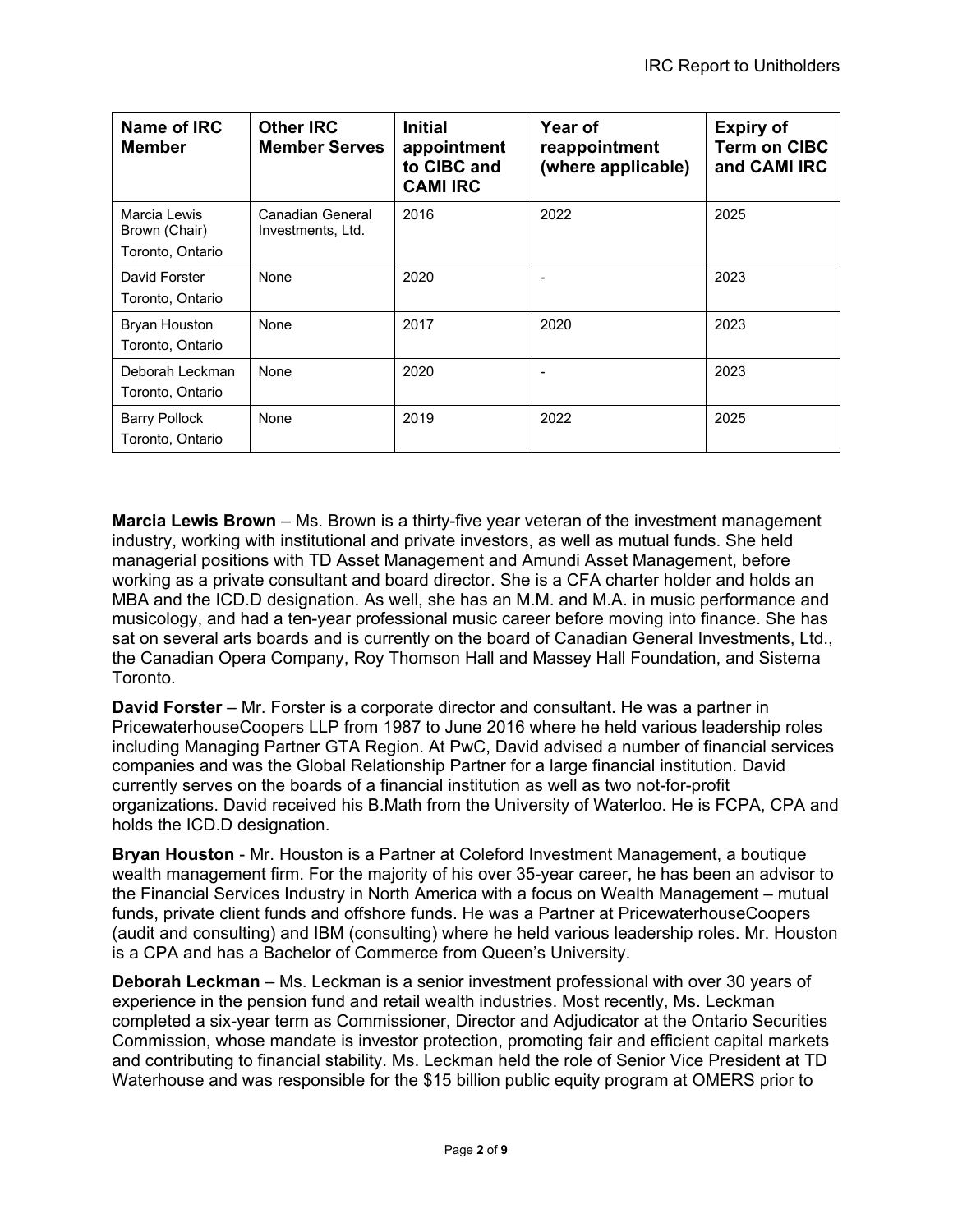that. She is a trustee of various other pension plans and life health trusts. Ms. Leckman is a Chartered Financial Analyst and holds a B. Comm and an MBA from McGill University.

**Barry Pollock** - Mr. Pollock is a highly accomplished banking professional. He recently retired as Managing Director and Global Head of Corporate Banking for one of the major Canadian banks. Through his 32 year banking career, he gained extensive experience in governance, conflict analysis, risk assessment, decision making and policy development. He has been a member of various risk committees setting policy and identifying and evaluating exposures. Mr. Pollock also leads a non-profit board and is on the board of a federal Crown corporation. He is a CPA, CA and has an MBA from York University.

### **Holdings of Securities:**

a) Funds

As at December 31, 2021, the percentage of units of each class of the Funds covered by this report beneficially owned, directly or indirectly, in aggregate, by all members of the IRC totaled less than 1 per cent of each Fund.

b) Manager

As at December 31, 2021, the percentage of each class or series of voting or equity securities of CIBC beneficially owned, directly or indirectly, in aggregate, by all members of the IRC did not exceed 0.1 per cent of all of the issued and outstanding classes or series of voting or equity securities of CIBC. As at the same date, no member of the IRC beneficially owned, directly or indirectly, any issued and outstanding classes or series of voting or equity securities of CAMI.

c) Service providers

As at December 31, 2021, no member of the IRC beneficially owned, directly or indirectly, more than a negligible amount of any class or series of voting or equity securities of a person or company that provides services to the Funds or the Manager of the Funds with respect to its fund business.

### **IRC Compensation and Indemnities**

The aggregate compensation paid to the IRC for the twelve-month period from January 1, 2021 to December 31, 2021 was \$332,500, including applicable taxes. The Manager reported to the IRC that this amount was allocated among the Funds and other investment funds managed by CIBC and/or its affiliates in a manner that is considered by CIBC to be fair and reasonable to the Funds and the other investment funds.

As at the date of this report, each member of the IRC receives an annual retainer of \$60,000 (\$85,000 for the Chair) and \$1,500 plus expenses for each meeting of the IRC that the member attends per year. During the twelve-month period from January 1, 2021 to December 31, 2021 the IRC met five times.

The IRC reviews its compensation on an annual basis, giving consideration to the following:

- 1. Industry practice, including industry averages and surveys on IRC compensation provided by the Manager;
- 2. The number, nature, and complexity of the Funds for which the IRC acts;
- 3. The nature and extent of the workload of each member of the IRC, including the commitment of time and energy that is expected from each member; and
- 4. The Manager's recommendation regarding the IRC's compensation.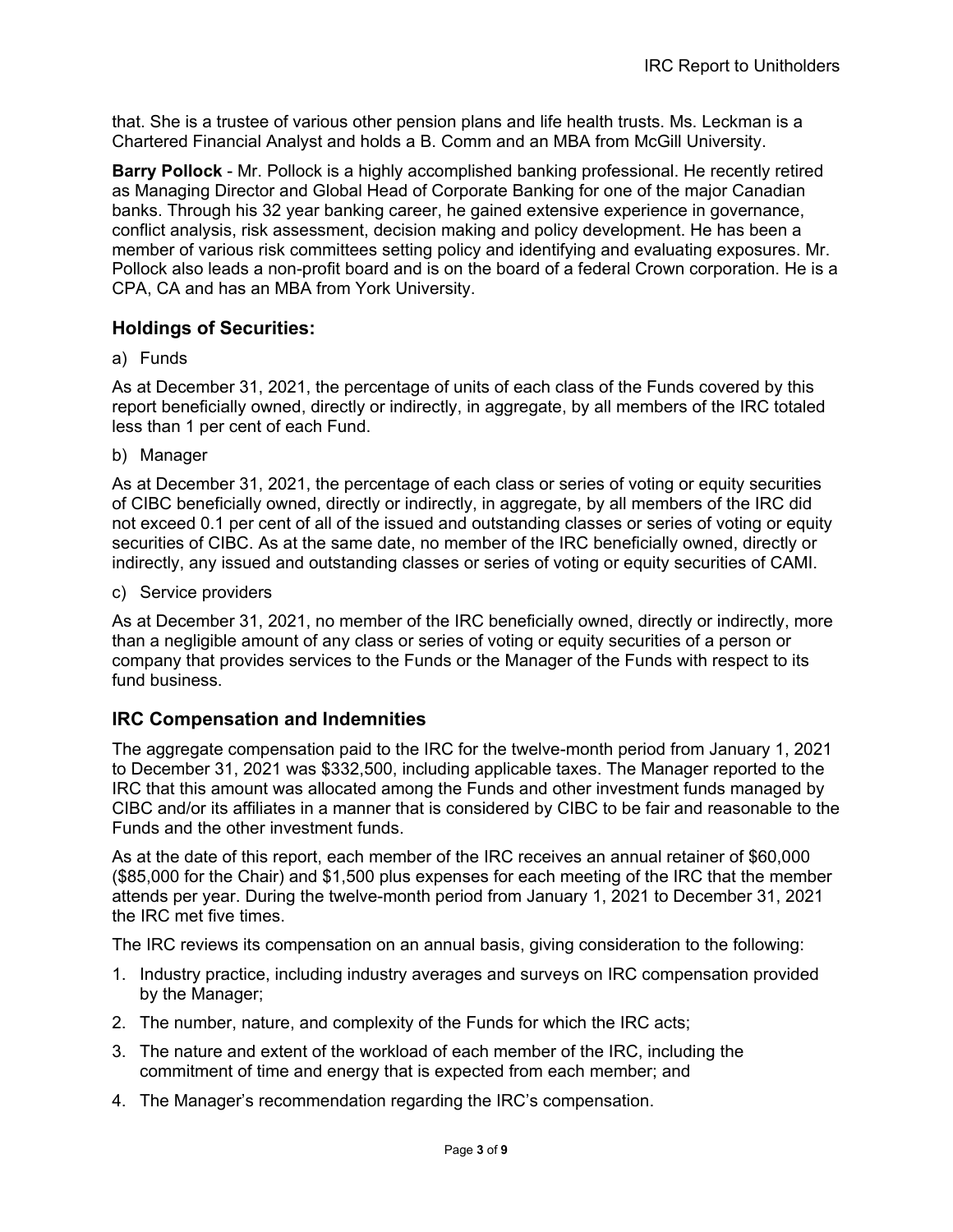## **IRC Charter**

On May 20, 2021, the IRC reviewed and approved the IRC Charter.

### **Conflict of Interest Matters**

The Manager identifies and refers conflict of interest matters, along with its proposed actions, to the IRC for its review and decision. Depending on the nature of the matter, the decision of the IRC must either be:

- a) an approval or rejection or
- b) a positive or negative recommendation. In reviewing a conflict of interest matter, the IRC undertakes the same level of review irrespective of the type of decision it is being asked by the Manager to provide and the IRC imposes the same conditions as part of any approval or positive recommendation.

For each ongoing conflict matter referred by the Manager to the IRC during the twelve-month period from January 1, 2021 to December 31, 2021, the IRC granted an approval or made a positive recommendation. These approvals and recommendations are described below, and were accompanied by standing instructions permitting the Manager to engage in the activity on an ongoing basis, subject to compliance with the Manager's policies and procedures as reported to and reviewed by the IRC. The Manager must report to the IRC on these matters and request the IRC to renew the standing instructions at least annually.

### **Approvals**

Listed below are the conflict of interest matters for which the Manager is required by NI 81-107 or by exemptive relief orders obtained from the Canadian Securities Administrators, to obtain the approval of the IRC before engaging in these transactions. Before making a determination to provide its approval, the IRC is required to consider several factors, including whether the action:

- a) is proposed by the Manager free from any influence by an entity related to the Manager and without taking into account any consideration relevant to an entity related to the Manager; and
- b) represents the business judgement of the Manager uninfluenced by considerations other than the best interests of the fund.

Implicit in any conflict of interest is an acknowledgement that both the Manager and the relevant Funds have an interest in the matter being brought forward for approval to the IRC. The IRC believes its role in applying the factors noted above is to recognize that the Manager has an interest in the matter and to provide approval only if it determines that the Manager's interests are not leading it to act in a manner that is not in the best interests of the Funds. For each of these matters the IRC has given approval in the form of standing instructions.

*Transactions in, and Holdings of, Securities of Related Issuers:* The Funds may invest in or hold equity securities of CIBC or of issuers related to CIBC or a sub-advisor acquired in the secondary market and purchase debt securities of CIBC or issuers related to CIBC in the primary or secondary market. These transactions create a potential conflict of interest, as the Funds could invest in these securities solely to assist CIBC or the sub-advisor.

*Offerings Underwritten by Related Dealers:* The Funds may invest in the securities of an issuer where CIBC World Markets Inc. or any other affiliate of CIBC (the "Related Dealers") acts as an underwriter during the offering of the securities or at any time during the 60-day period following the completion of the offering. These transactions create a potential conflict of interest,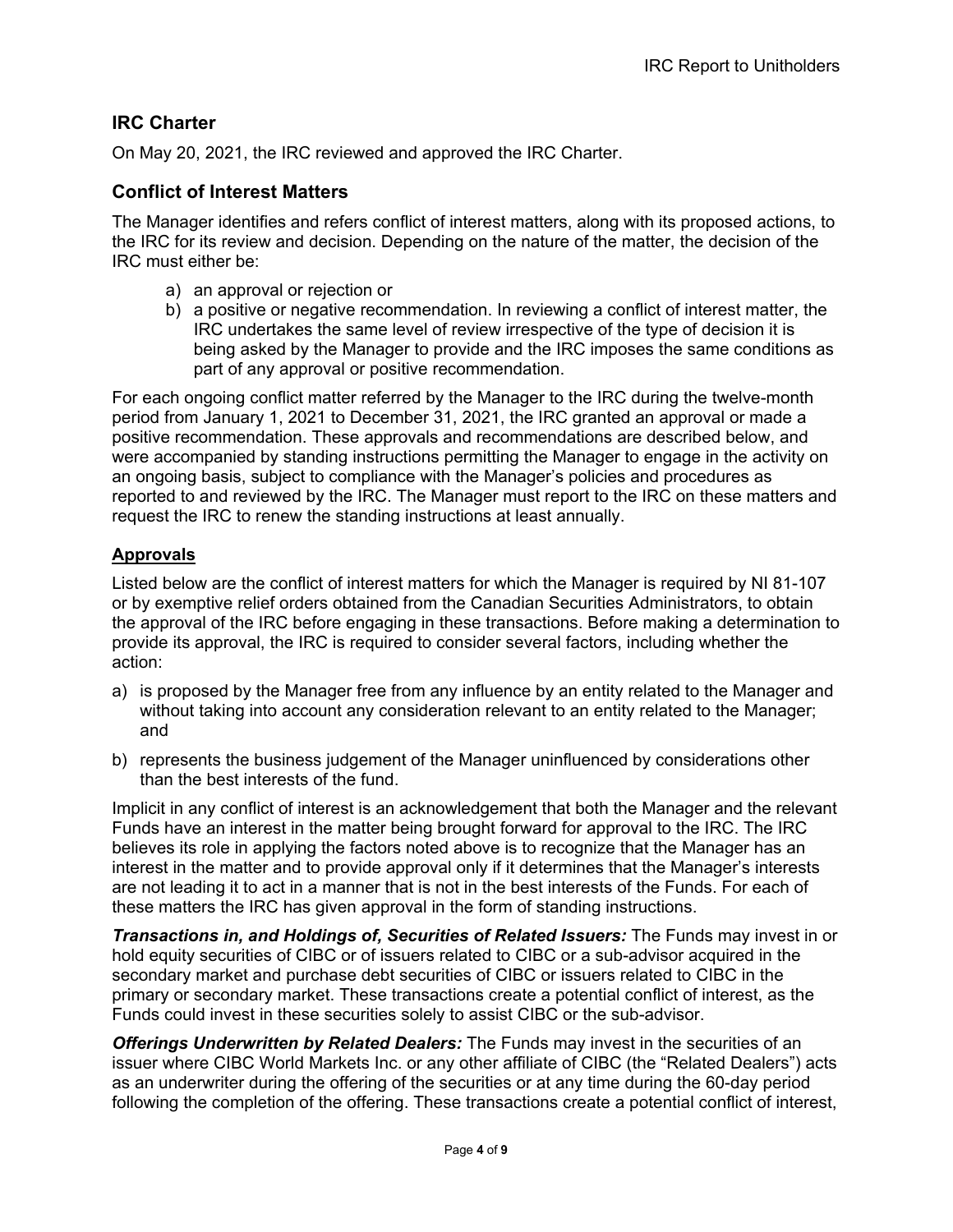as CIBC could use its influence to induce the Funds to invest in the securities in order to generate revenue for the Related Dealers or to ensure the sale of securities that otherwise would be difficult to sell.

*Inter-Fund Trading:* The Funds may purchase securities from or sell securities to another Fund or pooled fund or segregated account managed by the Manager or an affiliate of the Manager (referred to as inter-fund trades or cross trades). These transactions create a potential conflict of interest, as the trades could be beneficial to one of the parties to the inter-fund trade but not the other party.

*Trading with Related Dealers Acting as Principal:* The purchase or sale of assets from or to a Related Dealer, where it is acting as principal, creates a potential conflict of interest since the Manager or sub-advisor could exercise its discretion to carry out the transaction upon terms that favour the interests of the Related Dealer as opposed to those of the Funds.

#### **Recommendations**

Listed below are the other conflict of interest matters that have been identified by the Manager for the IRC to consider in this period. For each of the following matters, the IRC has provided the Manager a positive recommendation, in the form of standing instructions, to act in accordance with the Manager's policies and procedures so that the resolution of these potential conflicts achieves a fair and reasonable result for the Funds.

*Trading with a Related Broker-Dealer:* A sub-advisor or the Manager may place trades on behalf of Funds through their related broker-dealers in their capacity as brokers, dealers, or counterparties. This creates a potential conflict of interest, as the Funds absorb the commission costs, while the related broker-dealer receives the income from the commissions paid.

*Trading Allocation:* Trade allocation creates a potential conflict of interest because a subadvisor could allocate trades in a manner that favours itself instead of its clients or in a manner that favours one particular client to the detriment of others.

*Use of Client Brokerage Commissions as Payment for Order Execution Services or Research Services ("soft dollar" arrangements):* These arrangements are a means for the Manager or a sub-advisor, on behalf of its clients, to obtain products or services (most notably, research) from a broker-dealer in exchange for the direction of client brokerage transactions to that same broker-dealer. The use of soft dollars creates a potential conflict of interest since the Manager or a sub-advisor could use soft dollars to acquire goods or services that benefit them instead of the Funds they manage.

*Voting Securities of CIBC:* In voting securities of CIBC held by the Funds, a conflict of interest may exist in that the Manager or sub-advisors related to CIBC may have to choose between supporting the management decisions of CIBC and voting in the best interests of the Funds.

*Valuing Assets of a Fund and Correcting Net Asset Value Errors:* The Manager of the Funds has a duty to use fair pricing procedures and to identify and fix incorrect calculations of the Funds' net asset values. In valuing assets of a Fund and correcting net asset value errors, there is a potential conflict of interest because the Manager may have an incentive to overvalue assets of a Fund.

*Allocating Fund Expenses:* The Manager of the Funds recovers from the Funds operating expenses that it pays on behalf of the Funds. There is a potential conflict of interest in allocating Fund expenses because the Manager may be motivated to favour one Fund over another or to allocate expenses to Funds that the Manager should be bearing itself.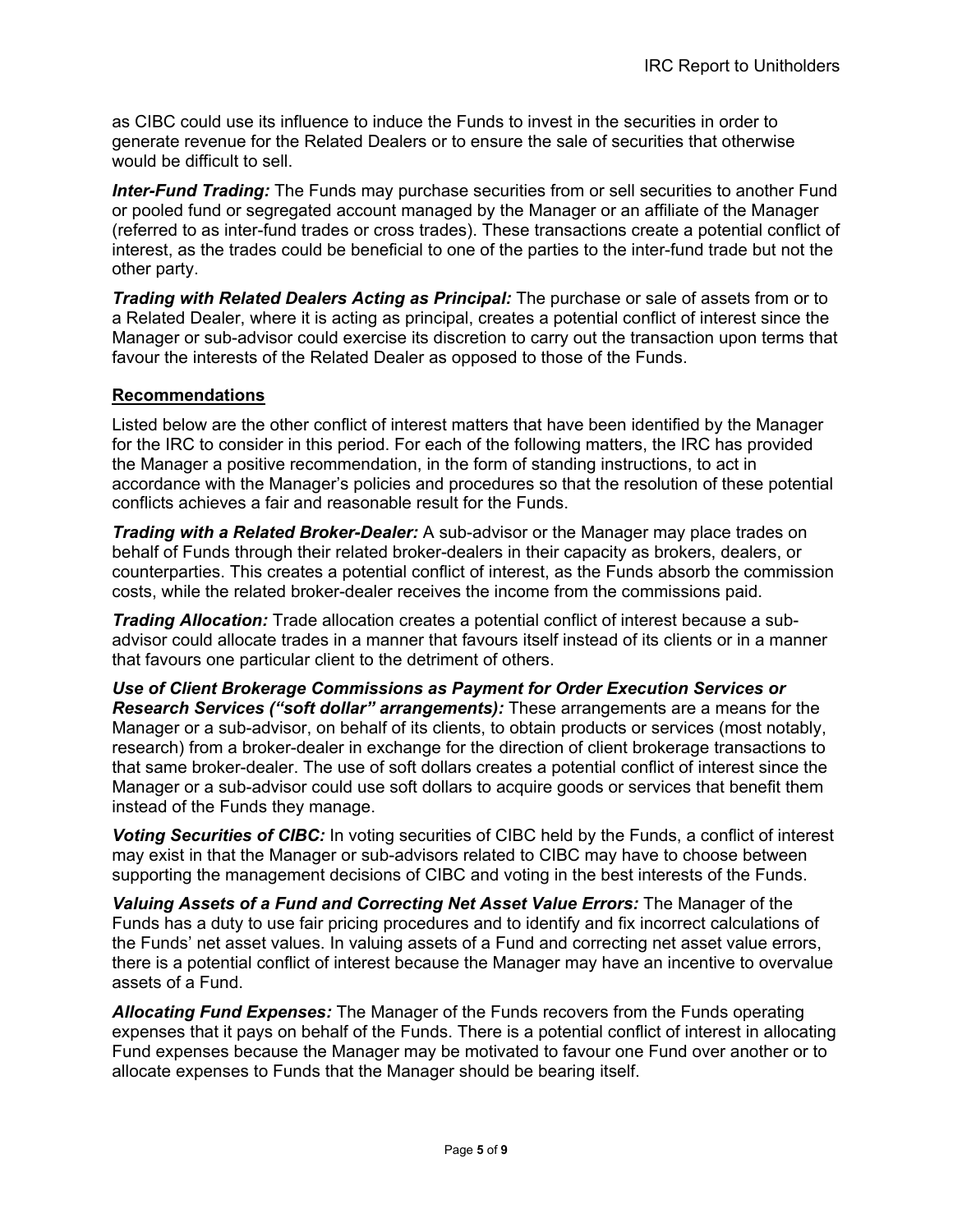*Employee Conflicts of Interest:* Employees of the Manager who have access to non-public information regarding the Funds and who accept gifts and entertainment from clients and suppliers of the Funds are in a conflict of interest position.

*Large Unitholders:* Allowing a large unitholder to invest in a Fund may constitute a conflict of interest because the Manager will earn revenues, or gain other benefits, from the assets invested by the large unitholder, while there is the possibility that the trading activities of the unitholder could adversely affect the remaining unitholders of the Fund. As a result, a reasonable person could consider that the Manager has an interest that conflicts with its ability to act in good faith and in the best interests of the Fund as a whole.

*Investments in Private Public Partnerships:* Investments in private debt issued by public private partnerships ("P3") create a potential conflict of interest since the Manager could use its influence to decide whether or not to bid on P3 investments to benefit a dealer affiliate or make investments in P3s in order to mitigate the credit risk of CIBC, which may act as a lender in P3 projects.

*Related Entity as Market Maker for the CIBC Exchange Traded Funds:* The Manager of the Funds is responsible for appointing market makers on behalf of the Funds. There is a potential conflict of interest because the Manager may be motivated to make a decision on appointing a market maker in order to generate revenue for a related entity.

*Transfer unitholder investments held in registered accounts to another fund managed by CIBC or affiliate of CIBC:* The Manager of the Funds is responsible to direct the business, operations, and affairs of the Funds. There is a potential conflict of interest because the Manager may be motivated to transfer assets to another fund managed by the Manager in order to generate revenue for CIBC or an affiliate of CIBC.

On July 13, 2021, the IRC also provided positive recommendations for the transfer of mutual fund mandates from external sub-advisors to the institutional advisor and/or an affiliated entity, and the engagement of a related entity as index provider for the CIBC affiliated mutual funds..

In each case, a positive recommendation was provided on the basis that the Manager undertook that these actions would:

- be proposed by it free from any influence by any entity related to the Manager and without taking into account any consideration relevant to an entity related to the Manager;
- represent the business judgement of the Manager uninfluenced by considerations other than the best interests of the Funds;
- be implemented in compliance with the Manager's applicable policies and procedures; and
- be undertaken to achieve a fair and reasonable result for the Funds.

The Manager has an obligation to report to the Funds' unitholders any instances in which the Manager acted in a conflict of interest matter and did not meet a condition imposed by the IRC in its approval or recommendation. Transactions were effected in contravention of the Manager's policies and procedures in respect of the large unitholders conflict of interest. These breaches were discussed at a meeting of the IRC on February 22, 2021 . The IRC is of the opinion that the steps taken by the Manager were an appropriate response in the circumstances, that the actions were consistent with the best interests of the unitholders of the Funds and that the transactions were not material to the Funds.

The IRC is required to advise the Canadian securities regulatory authorities if it determines that an investment decision was not made in accordance with conditions imposed by securities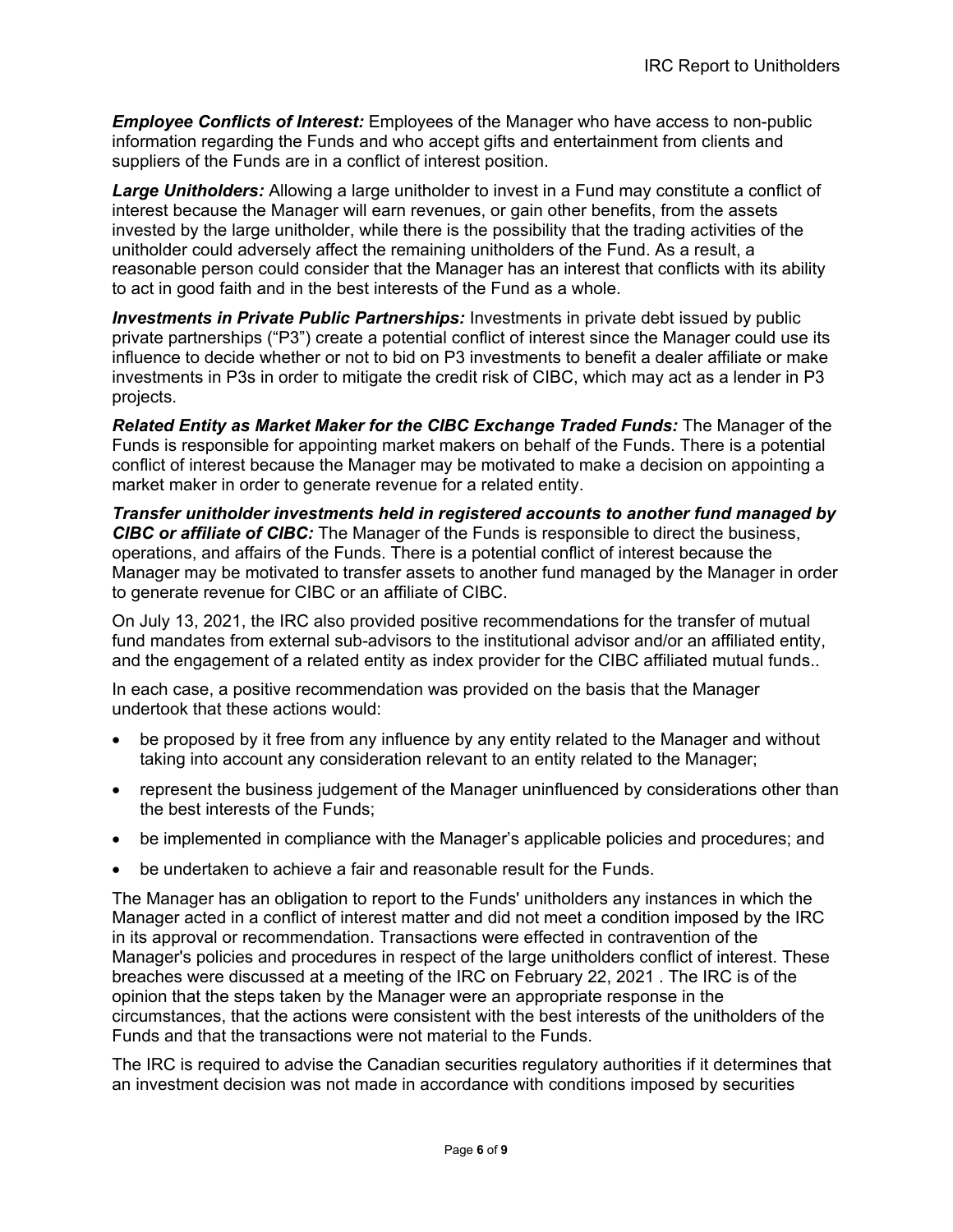legislation or the IRC in its approval. As of the date of this report, the following exceptions were reported by the Manager to the IRC concerning the following conflicts:

- *Offerings Underwritten by Related Dealers:* Transactions were effected in contravention of the reporting requirements of an exemptive relief order in respect of the investing in offerings underwritten by CIBC World Markets conflict of interest. These exceptions were discussed at meetings of the IRC on February 22, 2021 and May 20, 2021. The IRC advised the Ontario Securities Commission (OSC) of these exceptions.
- *Transactions in, and Holdings of, Securities of Related Issuers:* Transactions were effected in contravention of the reporting requirements of an exemptive relief order in respect of the transactions in, and holdings of, securities of related issuers conflict of interest. These exceptions were discussed at the meetings of the IRC on February 22, 2021 and May 20, 2021. The IRC advised the OSC of these exceptions.

The IRC is of the opinion that the steps taken by the Manager in each of the circumstances above were an appropriate response, that the actions were consistent with the best interests of the Funds and that the transactions were not material to the Funds.

This report is available on the Funds' website at [www.cibc.com/mutualfunds](file://tocs2001/wthmips_ds/CAM%20Regulatory/IRC/Independent%20Review%20Committee%20PRO%201320/Pre-Mail%20+7PRO1320/2021/20210218/IRC%20Annual%20Report%20to%20Unitholders%2031%20Dec/Report/www.cibc.com/mutualfunds) or you may request a copy, at no cost to you, by contacting CIBC toll-free at [1-800-465-3863](tel:1-800-465-3863) or by writing to CIBC, 81 Bay Street, 20th Floor, CIBC Square, Toronto, Ontario, M5J 0E7. This document and other information about the Funds are available at [www.sedar.com.](file://tocs2001/wthmips_ds/CAM%20Regulatory/IRC/Independent%20Review%20Committee%20PRO%201320/Pre-Mail%20+7PRO1320/2021/20210218/IRC%20Annual%20Report%20to%20Unitholders%2031%20Dec/Report/www.sedar.com)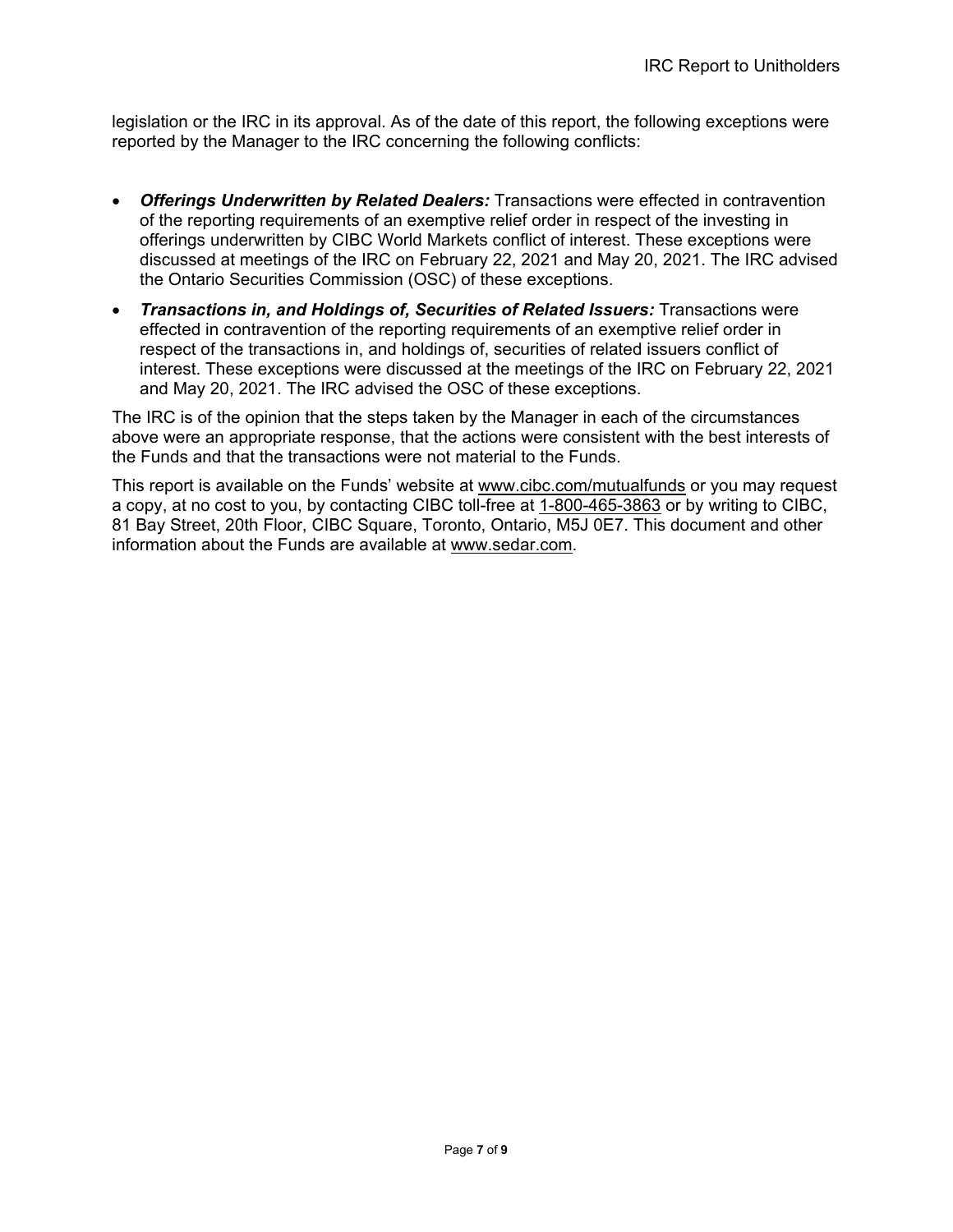# **SCHEDULE A**

Funds covered by this report:

### **CIBC Mutual Funds**

CIBC Canadian T-Bill Fund CIBC Money Market Fund CIBC U.S. Dollar Money Market Fund CIBC Short-Term Income Fund CIBC Canadian Bond Fund CIBC Monthly Income Fund CIBC Global Bond Fund

- CIBC Global Monthly Income Fund
- CIBC Balanced Fund
- CIBC Dividend Income Fund
- CIBC Dividend Growth Fund
- CIBC Canadian Equity Fund
- CIBC Canadian Equity Value Fund
- CIBC Canadian Small-Cap Fund
- CIBC U.S. Equity Fund
- CIBC U.S. Small Companies Fund
- CIBC Global Equity Fund
- CIBC International Equity Fund
- CIBC European Equity Fund
- CIBC Emerging Markets Fund
- CIBC Asia Pacific Fund
- CIBC International Small Companies Fund
- CIBC Financial Companies Fund
- CIBC Canadian Resources Fund
- CIBC Energy Fund
- CIBC Canadian Real Estate Fund
- CIBC Precious Metals Fund
- CIBC Global Technology Fund
- CIBC Canadian Short-Term Bond Index Fund
- CIBC Canadian Bond Index Fund

CIBC Global Bond Index Fund CIBC Balanced Index Fund CIBC Canadian Index Fund CIBC U.S. Broad Market Index Fund CIBC U.S. Index Fund CIBC International Index Fund CIBC European Index Fund CIBC Emerging Markets Index Fund CIBC Asia Pacific Index Fund CIBC Nasdaq Index Fund

### **Sustainable Investment Strategies**

CIBC Sustainable Balanced Growth **Solution** CIBC Sustainable Balanced Solution

CIBC Sustainable Canadian Core Plus Bond Fund

CIBC Sustainable Canadian Equity Fund CIBC Sustainable Conservative Balanced **Solution** 

CIBC Sustainable Global Equity Fund

# **CIBC Family of Portfolios**

### **CIBC Smart Investment Solutions**

CIBC Smart Income Solution CIBC Smart Balanced Income Solution CIBC Smart Balanced Solution CIBC Smart Balanced Growth Solution CIBC Smart Growth Solution